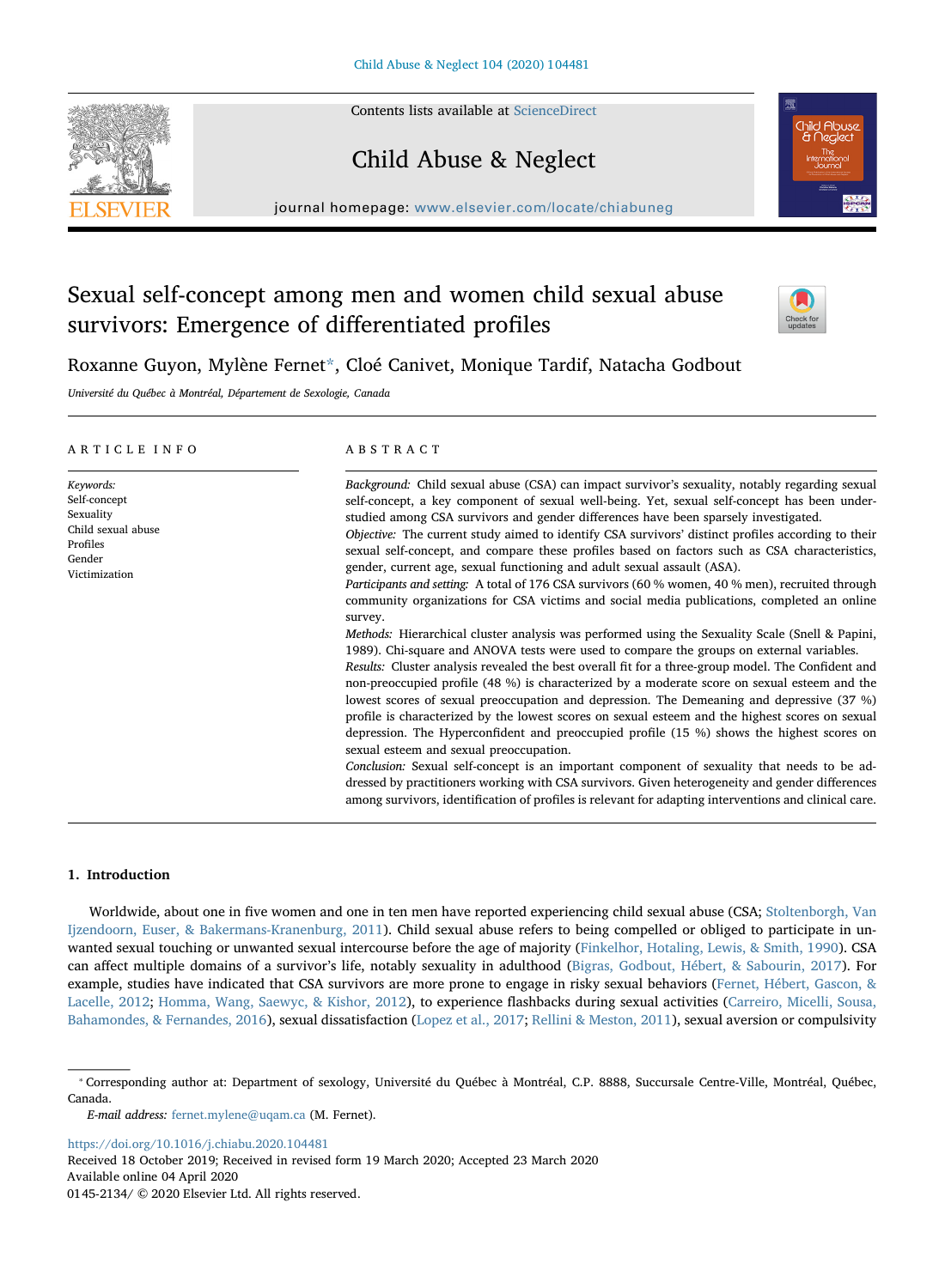([Aaron, 2012;](#page-8-2) [Vaillancourt-Morel et al., 2015\)](#page-10-1), and sexual dysfunctions [\(Lopez et al., 2017\)](#page-9-3). In addition, survivors may use sexuality as a strategy to cope with negative feelings [\(Lemieux & Byers, 2008\)](#page-9-5). Past studies have also showed that CSA characteristics (e.g. offender's identity, sexual acts committed, frequency, duration of the abuse) must be taken into account as they may relate to different sexual outcomes in adulthood ([Loeb, Gaines, Wyatt, Zhang, & Liu, 2011;](#page-9-6) [Vaillancourt-Morel et al., 2016](#page-10-2)). However, inconsistent results were found regarding gender differences in sexual outcome among CSA survivors. For instance, past studies sampling both male and female CSA survivors have found that men show more sexual compulsivity than women [\(Skegg, Nada-Raja,](#page-9-7) [Dickson, & Paul, 2010](#page-9-7); [Vaillancourt-Morel et al., 2015\)](#page-10-1), while another study found a link between CSA and addictive sexual activities in both male and female survivors ([Plant, Plant, & Miller, 2005\)](#page-9-8). In the same way, sexual avoidance is also the subject of inconsistent results regarding gender differences in CSA survivors [\(Lemieux & Byers, 2008](#page-9-5); [McCallum, Peterson, & Mueller, 2012\)](#page-9-9). Moreover, while previous studies have highlighted a link between CSA and adult sexuality, this association is frequently investigated in terms of behaviors rather than attitudes and self-concept. Yet, sexual self-concept constitutes an important predictor of sexual behaviour ([Hensel, Fortenberry, O](#page-9-10)'Sullivan, & Orr, 2011) as well as an important component of sexual health (Deutsch, Hoff[man, & Wilcox,](#page-8-3) [2014;](#page-8-3) [Rostosky, Dekhtyar, Cupp, & Anderman, 2008\)](#page-9-11), which highlights its importance when examining sexuality in CSA survivors.

Self-theorists describe self-concept as the thoughts and feelings one has in reference to oneself [\(Rosenberg, 1979\)](#page-9-12). More specifically, sexual self-concept derives from the general self-concept that is formed during childhood and adolescence from the emotional bonds shared with parents and peers ([Arnett, 2000](#page-8-4)); it plays a key role in understanding and representing oneself as a sexual being. It encompasses many self-related concepts such as identity, self-view, self-schema and self-esteem ([Vickberg & Deaux, 2005](#page-10-3)). Although sexual self-concept has been widely studied among the general population, especially among women ([Andersen & Cyranowski, 1994;](#page-8-5) [Vickberg & Deaux, 2005\)](#page-10-3) and adolescent girls [\(Buzwell & Rosenthal, 1996](#page-8-6); [Hensel et al., 2011](#page-9-10); [Rostosky et al., 2008](#page-9-11)), it remains understudied among CSA survivors. The few studies that have examined the way in which survivors view themselves as sexual beings have focused moreso on sexual esteem (i.e. individual self-evaluation of worth as a sexual being; [Buzwell & Rosenthal, 1996](#page-8-6)) and sexual self-schemas (i.e. cognitive attributions and evaluations of the sexual self; [Andersen, Cyranowski, & Espindle, 1999\)](#page-8-7), which are more specific components of broader sexual self-concept. Notably, CSA survivors report moral-type sexual self-esteem [\(Kelley &](#page-9-13) [Gidycz, 2015](#page-9-13)) and tend to have poorer global sexual self-esteem ([Turner, Finkelhor, & Ormrod, 2010;](#page-10-4) [Van Bruggen, Runtz, & Kadlec,](#page-10-5) [2006\)](#page-10-5). In addition, another study found that CSA survivors whose abuse involved penetration reported mixed sexual appraisals of themselves (i.e., lower sexual self-esteem combined with positive sexual self-schemas), and a greater propensity to engage in risky sexual behaviors ([Lemieux & Byers, 2008\)](#page-9-5). As for the study of [Niehaus, Jackson, and Davies \(2010\),](#page-9-14) it shows that female survivors of CSA are experiencing more detrimental sexual self-views, such as being immoral or irresponsible with their sexuality. Their results also indicate that detrimental sexual self-views moderate the relationship between CSA and sexual revictimization in adolescence ([Niehaus et al., 2010](#page-9-14)). The study of [Van Bruggen et al. \(2006\)](#page-10-5) on undergraduate women found that sexual self-esteem and sexual concerns mediate the relationship between CSA and sexual revictimization after age fourteen. Moreover, negative sexual self-schemas were also associated with lower sexual satisfaction in women survivors ([Rellini & Meston, 2011](#page-9-4)).

Yet, the few studies documenting the correlates of CSA have focused on female survivors of CSA, which disregards male survivor experiences and limits overall gender comparison. On a methodological note, the repercussions of CSA on sexuality, and especially sexual self-concept, have mainly been studied using variable-centered approaches. However, the diversity of experiences regarding CSA and sexual outcomes that are reported by survivors attest to the relevance of identifying distinct profiles among this heterogeneous population ([Yancey, Hansen, & Naufel, 2011](#page-10-6)). This lead us from considering objective components of the participant's experiences regarding sexual self-concept by using person-centered approach in data analysis, which identifies groups of individuals who share similar characteristics, but who are different from other groups ([Lubke & Muthén, 2005](#page-9-15)).

The current study pursued two objectives. The first objective was to identify distinct profiles of CSA survivors relative to their sexual self-concept using hierarchical cluster analysis. The second objective was to compare these profiles on the characteristics of the abuse, gender, current age and sexual functioning (i.e., sexual disorders, sexual compulsivity, sexual satisfaction, number of sexual partners and adult sexual assault [ASA]) with chi-square tests and general linear models (ANOVAs).

## 2. Method

#### 2.1. Participants

A sample of 175 participants (60 % female) who reported one or more experiences of CSA was recruited. CSA was assessed based on the definition of the Criminal Code of [Blind for review](1985), which refers to any sexual act between a child under 16 years old and a person older by five or more years old, or in a position of authority, which implies or not the presence of physical force or the consent of the child. Participants were aged between 18 and 70 years old  $(M = 41.17)$ . Participants identified themselves mainly as Canadian (74 %) and heterosexual (73 %). Most respondents had completed a bachelor's degree (35 %), while fewer had completed a graduate degree (23 %), post-secondary degree (17 %), or a high school degree or less (20 %). The majority of respondents (55 %) had a part- or full-time job at the time of the study; while others were students (17 %) or neither (28 %). Almost half of the sample (45 %) reported being single, while others were in cohabitation (27 %), married (14 %), in a relationship with a regular partner (12 %) or other (2%).

The majority of participants reported that their offender was a family member, representing 58 % of the cases, while it was an acquaintance in 43 %, a stranger in 24 %, and a romantic partner (i.e. for participants who were abused in adolescence) in 17 % of the cases. The total is above 100 % because survivors were able to report more than one offender. Sexual abuse experiences involved attempted or completed oral, vaginal or anal penetration (71 %), sexual touching (27 %) and sexual acts without physical contact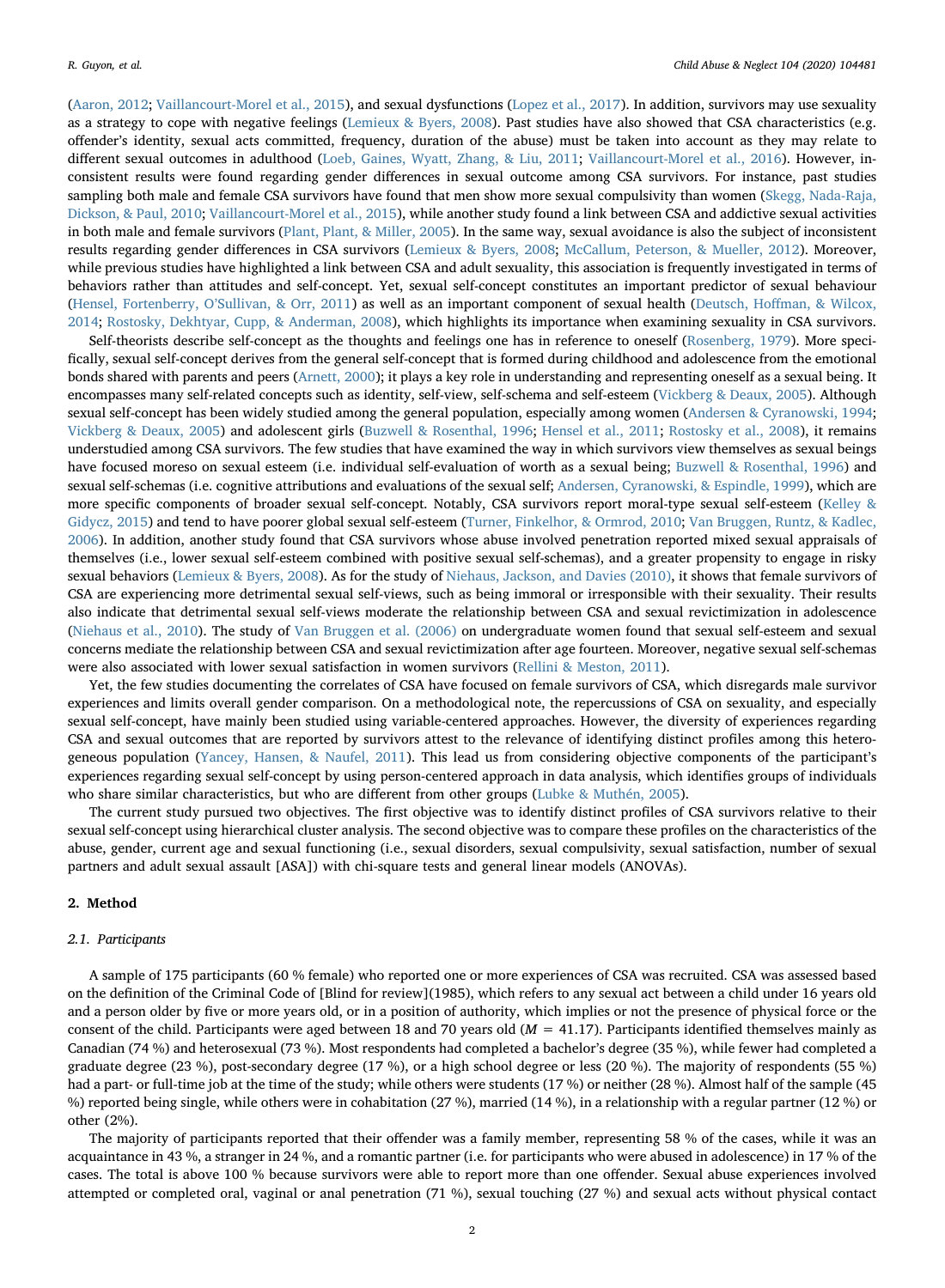(e.g., exhibitionism, voyeurism, exposure to child pornography or sexual proposal; 2%). The frequency of the sexual acts sustained by the survivors are as follows: a single event (15 %), 2–5 times (20 %), 6–20 times (27 %), and more than 20 times (38 %). Survivors reported that the CSA lasted 10 years or more (20 %), between 2–10 years (56 %), approximately 1 year (10 %), or less than 1 year (14 %).

#### 2.2. Measures and variables

#### 2.2.1. Sociodemographics

Participants responded to sociodemographic questions documenting their age, gender, ethnicity, occupation, education, relational status, and number of romantic and sexual relationships.

#### 2.2.2. CSA and characteristics

A 12-item self-reported questionnaire assessed the presence of CSA victimization based on the definition of the Criminal Code of Canada ([Vaillancourt-Morel et al., 2015\)](#page-10-1). The questionnaire asked participants if they endured: 1) unwanted sexual behaviors prior to 18 years old ("Before the age of 18 years old, I had sexual behavior with an adult or a child when I did not want it") or 2) any sexual contact prior to 16 years old with someone 5 years older or in a position of authority ("Before the age of 16 years old, I had sexual behavior with an individual with 5 years age difference or more or who was in position of authority"). CSA was computed into a dichotomous variable and was scored as absent (0) or present (1) if participants answered "yes" to any of the options above. Because CSA survivors, especially male survivors, are sometimes reluctant to admit being victimized or may not label their sexual experience as CSA, by interpreting this experience as consensual or a sexual initiation ([Weiss, 2010](#page-10-7)), we selected a measure using neutral terms, such as asking participants about these sexual experiences instead of asking them if they perceived being a "victim of sexual abuse." Previous studies found that the reliability estimates were satisfactory using the items measuring the characteristics of CSA with a total CSA severity scale alpha coefficient of .86 [\(Vaillancourt-Morel et al., 2016\)](#page-10-2). This questionnaire then assessed CSA characteristics that were used for the external validation of profiles, including: offender's identity (i.e. family member, extended family member, acquaintance, stranger, person in authority, romantic partner), sexual acts committed (i.e. attempted or completed oral, vaginal or anal penetration, sexual touching and sexual acts without physical contact), duration (ranging from 0-1 month to 5 years or more) and frequency (i.e. ranging from 1 time to so many times I can't count) of CSA experiences.

#### 2.2.3. Adult sexual assault

Occurrence of ASA was assessed with a 3-item self-reported questionnaire, also using neutral terms, whereas participants were asked if they endured ASA with the following question: "Have you ever experienced unwanted sexual behaviors above 18 years old?" This questionnaire also assessed the types of sexual acts committed, offender's identity and strategies used by the offender to compel (e.g. threatening, using alcohol or drugs).

## 2.2.4. Sexual self-concept

The 15-item French and short version of the Sexuality Scale [\(Snell & Papini, 1989;](#page-9-16) [Wiederman and Allgeier, 1993\)](#page-10-8) was used to measure sexual self-concept. The questionnaire is composed of three 5-items sub-scales: (a) Sexual esteem (e.g., I have confidence in myself as a sexual partner); (b) Sexual preoccupation (e.g., I think about sexuality more than anything else) and (c) Sexual depression (e.g., The sexual aspects of my life depress me). This questionnaire is rated on a 5-point Likert scale ranging from  $1 = Disagree$  to  $5 =$ Agree. This scale has excellent psychometric qualities for its original version (alpha ranged from .90 to .93; [Snell, Fisher, & Schuh,](#page-9-17) [1992\)](#page-9-17). In this sample, the Cronbach's alpha for this measure was .74.

#### 2.2.5. Sexual satisfaction

Sexual satisfaction was measured using the 5-item French version of the Global Measure of Sexual Satisfaction, one of the scales of the Interpersonal Exchange Model of Sexual Satisfaction ([Lawrance & Byers, 1995](#page-9-18)), which measures the quality, pleasure, valence, connotation, satisfaction and importance that participants attribute to their sexual life. Items are answered on a 7-point Likert scale and added to compute a total score ranging from 5 to 35, where a higher score represents a greater sexual satisfaction. The original version of this scale has excellent psychometric qualities (alpha ranged from .95 to .96; [Byers & Macneil, 2006](#page-8-8)). In the present study, the Cronbach's alpha for this measure is .92.

### 2.2.6. Sexual disorders

The 7-item French version of the Arizona Sexual Experience Scale (ASEX; [McGahuey et al., 2000](#page-9-19)) was used. The questionnaire assesses sexual functioning with various items (e.g. level of sexual desire, ability to reach orgasms) and allows the identification of sexual disorders. Items are answered on a 6-point Likert scale ranging from  $1 =$  Extremely to  $6 =$  Absence of or Never. Items are then added to obtain a total score ranging from 7 to 42, where high scores indicate higher levels of sexual disorders. This scale showed excellent psychometric qualities in past studies (alpha ranged from .71 to .91; [McGahuey et al., 2000](#page-9-19); [Vaillancourt-Morel et al.,](#page-10-9) [2017\)](#page-10-9). Cronbach's alpha was .82 in the present study.

#### 2.2.7. Sexual compulsion

The 10-item French version of the Sexual Compulsivity Scale ([Kalichman et al., 1994](#page-9-20); [Vaillancourt-Morel et al., 2015\)](#page-10-1) was used to measure sexual compulsion, which refers to difficulties in managing sexual thoughts and behaviors as well as sexual addiction.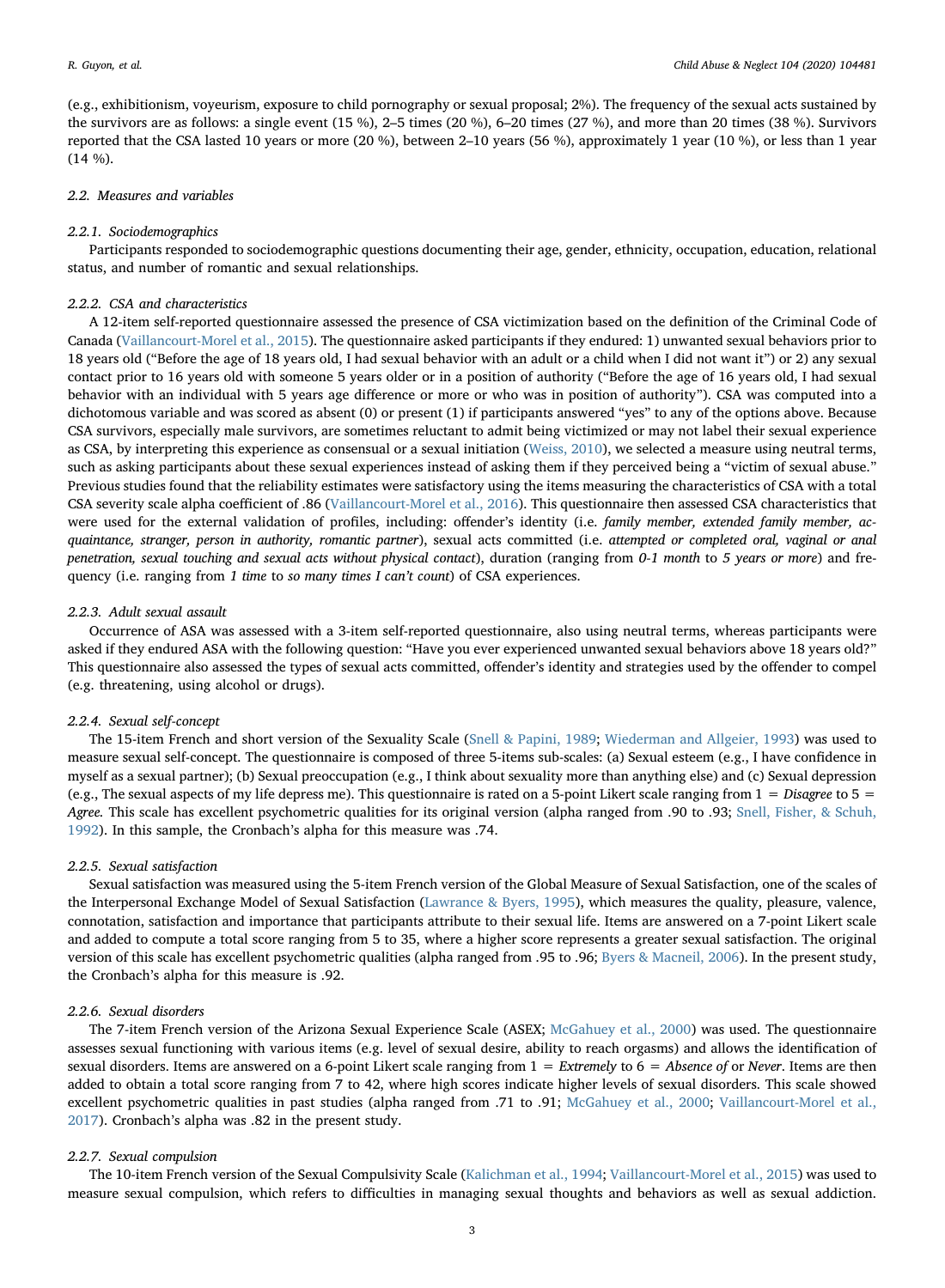Participants rated their agreement to each item on a 4-point scale ranging from  $1 = Not$  like me at all to  $4 = Totally$  like my (e.g., I sometimes fail to meet my commitments and responsibilities because of my sexual behaviors). The items are added to yield a total score ranging from 10 to 40, where a higher score represents a higher level of sexual compulsivity. This scale has excellent psychometric qualities for its original (alpha ranged from .87 to .92; [Kalichman & Rompa, 1995,](#page-9-21) [2001](#page-9-22)) and French (alpha ranged from .87 to .92; [Vaillancourt-Morel et al., 2015\)](#page-10-1) versions. In the current study, the Cronbach's alpha was .91.

#### 2.3. Procedures

Participants were recruited through social media publications, posters in community organizations for CSA victims, and through word of mouth. Participants had to complete an online survey on a secure website (i.e. Lime Survey) and signed a consent form electronically. The study protocol was detailed to ensure adequate comprehension of the study goals, procedure, risks and benefits, confidentiality, and voluntary-based participation. This study received approval from the institutional research ethics board.

## 2.4. Statistical analysis

First, descriptive analyses were performed in order to document sociodemographic characteristics of the sample and to examine variables distributions. Due to an asymmetric distribution of the number of sexual partners, a winsorization procedure was performed. This method allows to impose a limit on the number of standard deviations for isolated outlying values ([Wilcox, 2005\)](#page-10-10). A maximum of 3 standard deviations was imposed for the number of sexual partners before performing the hierarchical classification analysis.

#### 2.4.1. Hierarchical cluster analysis

In order to identify distinct and homogeneous profiles among CSA survivors, a hierarchical cluster analysis was performed with SPSS 25 using the total continuous score on each individual subscale (i.e. sexual esteem, preoccupation and depression) of the Sexuality Scale [\(Snell & Papini, 1989](#page-9-16)). The square Euclidian distance was used as the measure of similarity, combined with the Ward's hierarchical cluster as the clustering algorithm. The Euclidian distance measure was privileged because of its ability to minimize the variance between groups and because this measure generally performs well when used with the Ward's hierarchical method [\(Murtagh & Legendre, 2014\)](#page-9-23). Furthermore, the Ward's method is generally considered the best among hierarchical cluster methods, as the algorithm produces a dendogram that groups together all participants into a single entity [\(Hébert, Parent, Daignault,](#page-9-24) [& Tourigny, 2006\)](#page-9-24). Then as the clusters are condensed, Ward's method accounts for loss of information as the sum of squared deviations of every point from the mean of the cluster to which it belongs ([Hébert et al., 2006\)](#page-9-24). Since the scores were consistent and continuous, and these variables were all extracted from the same scale, data standardization was not necessary. Hierarchical cluster analysis was performed, wherein the percentage of change observed in agglomeration coefficients for the groups was analyzed. The data revealed a small percentage of change in coefficients from the fourth cluster solution [\(Table 1](#page-3-0)), which indicated that clusters being combined are considered too different to form a homogeneous group ([Yim & Ramdeen, 2015\)](#page-10-11). Considering the interpretability of factors and their theoretical relevance, as suggested by [Hair, Anderson, Tatham, and Black \(1998\)](#page-9-25), the three-cluster solution provided the most meaningful description of CSA survivors' sexual self-concept. Then, the Least Significant Difference (LSD) post-hoc test ([Williams & Abdi, 2010](#page-10-12)) was also performed to examine the differences between the mean scores on each of the three subscales (i.e. sexual esteem, depression and preoccupation) for the three groups.

#### 2.4.2. External validity analysis

After forming groups varying on their level of sexual self-concept, chi-square and general linear models (ANOVAs) were performed on external variables (i.e. current age, gender, CSA characteristics, sexual function and ASA) that were previously identified as relevant correlates by existing literature on CSA, using LSD post-hoc test. These analyses were performed in order to further understand the profiles and to examine specific group differences on the selected variables. The resulting profiles were compared according to internal and external variables only for results that were statistically significant ( $p < 0.05$ ).

| <i>Exploiteration</i> coefficient <i>ruling</i> of the |                  |           |              |                             |           |            |  |  |
|--------------------------------------------------------|------------------|-----------|--------------|-----------------------------|-----------|------------|--|--|
| <b>Stages</b>                                          | Cluster combined |           | Coefficients | Stage cluster first appears |           | Next stage |  |  |
|                                                        | Cluster 1        | Cluster 2 |              | Cluster 1                   | Cluster 2 |            |  |  |
|                                                        | 166              | 251       | .000         |                             |           | 75         |  |  |
|                                                        | 147              | 210       | .000         |                             |           | 36         |  |  |
|                                                        | 16               | 203       | .000         |                             |           | 64         |  |  |
|                                                        | 25               | 75        | .000         |                             |           | 147        |  |  |
|                                                        | 181              | 295       | .020         |                             |           | 66         |  |  |
|                                                        | 276              | 286       | .040         |                             |           | 44         |  |  |
|                                                        |                  |           |              |                             |           |            |  |  |

#### <span id="page-3-0"></span>Table 1 Agglomeration Coefficient Analysis.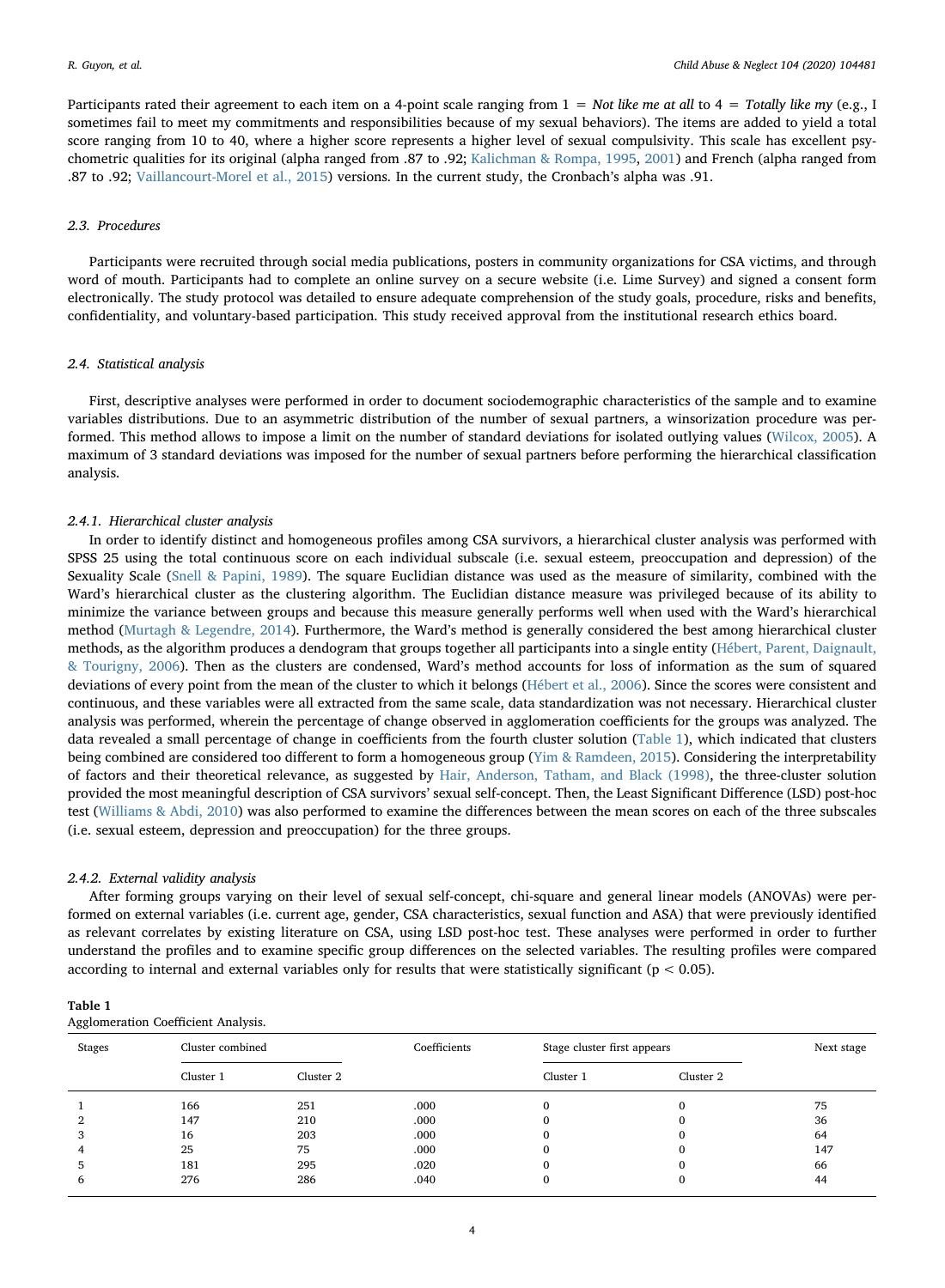#### <span id="page-4-0"></span>Table 2

Comparison Between Profiles.

| Internal variable<br>Sexual self-concept (3 | Profile 1<br>Confident and Non-<br>Preoccupied $(n = 84)$ | Profile 2<br>Demeaning and<br>Depressive $(n = 64)$<br>$M(SD)$ or % | Profile 3<br>Hyperconfident and<br>Preoccupied $(n = 27)$ | F          | Statistically significant<br>differences between profiles<br>(LSD) |
|---------------------------------------------|-----------------------------------------------------------|---------------------------------------------------------------------|-----------------------------------------------------------|------------|--------------------------------------------------------------------|
| dimensions)                                 |                                                           |                                                                     |                                                           |            |                                                                    |
| Sexual esteem $(1-5)$                       | 3.35(0.92)                                                | 2.17(0.91)                                                          | 4.00(0.87)                                                | 47.89***   | 3 > 1 > 2                                                          |
| Sexual preoccupation $(1-5)$                | 1.73(0.66)                                                | 2.66(1.17)                                                          | 4.00(0.61)                                                | $70.11***$ | 3 > 2 > 1                                                          |
| Sexual depression $(1-5)$                   | 1.89(0.87)                                                | 4.1(0.66)                                                           | 2.09(0.73)                                                | 158.48***  | $2 > (3 \& 1)$                                                     |
| <b>External variables</b>                   |                                                           |                                                                     |                                                           |            |                                                                    |
| Sexual compulsion $(1-4)$                   | 1.38(0.47)                                                | 1.88(0.83)                                                          | 2.33(0.77)                                                | $23.47***$ | 3 > 2 > 1                                                          |
| Sexual disorders $(1-6)$                    | 2.95(0.73)                                                | 3.53(0.95)                                                          | 2.24(0.52)                                                | $26.50***$ | 2 > 1 > 3                                                          |
| Sexual satisfaction $(0 - 7)$               | 4.86(1.30)                                                | 2.94(1.20)                                                          | 5.16(1.30)                                                | $50.18***$ | (3 & 1) > 2                                                        |
| Number of sexual partners                   | 33.89 (50.53)                                             | 48.87 (95.51)                                                       | 91.22(126.86)                                             | $4.17**$   | $3 > (2 \& 1)$                                                     |
| Age at 1st consensual sexual<br>intercourse | 16.70 (3.18)                                              | 18.78 (4.68)                                                        | 15.22 (3.46)                                              | $8.94***$  | $2 > (1 \& 3)$                                                     |
| Offender's identity                         |                                                           |                                                                     |                                                           |            |                                                                    |
| Family member                               | 20 % ab                                                   | $32 \%$                                                             | $12 \%$ <sup>a</sup>                                      | $4.08*$    |                                                                    |
| Acquaintance                                | 36 % $a$                                                  | 50 % ab                                                             | 60 % b                                                    | $3.97*$    |                                                                    |
| Romantic partner                            | 17 % ab                                                   | $7\%$ <sup>b</sup>                                                  | 24 % a                                                    | $3.87*$    |                                                                    |
| Gender                                      |                                                           |                                                                     |                                                           |            |                                                                    |
| Female                                      | 60 % a                                                    | $29 \%$ <sup>b</sup>                                                | $11\%$ <sup>b</sup>                                       | $14.66***$ |                                                                    |
| Male                                        | 30 % a                                                    | 48 % $b$                                                            | $22 \%$                                                   |            |                                                                    |

Note. Means in the same row with different superscript letters differ significantly  $(p < 0.05)$  from one another other.

<span id="page-4-3"></span> $*$  p < 0.05.

<span id="page-4-2"></span>\*\*  $p < 0.01$ .

<span id="page-4-1"></span>\*\*\*  $p < 0.001$ .

## 3. Results

The three extracted profiles are presented in [Table 2,](#page-4-0) in which the means, standard deviations and post-hoc indicators for sexual self-concept and other continuous external variables are displayed. Proportions (%) are also provided according to each profile for external variables, namely for the offender's identity (i.e. family member, acquaintance, romantic partner), gender and sexual function variables. Given the non-significant results regarding the comparison of profiles by current age of participants, certain types of CSA characteristics such as sexual acts committed, frequency and duration of CSA experiences and occurrence of ASA (i.e. revictimization), were excluded from the results. Description of the profiles is based on results that are statistically significant  $(*p < 0.05, **p < 0.01, **p < 0.001)$ 

## 3.1. Profile 1: Confident and non-preoccupied (48 %)

Although this profile does not show the highest average score of sexual esteem, survivors in this profile reported a relatively high average score of sexual esteem in comparison to average scores found in previous studies on undergraduate students (i.e.  $M = 1.04$ for men and  $M = .67$  for women; [Wiederman & Allgeier, 1993\)](#page-10-8), which indicates that individuals in this profile are relatively confident as sexual partners. This profile also displayed the lowest average score on the sexual preoccupation and sexual depression variables, in comparison to the other two profiles. In terms of external characteristics, survivors from this profile reported the lowest average score of sexual compulsion, as well as the fewest sexual partners in their lifetime, compared to survivors in the other profiles. This profile presented a significantly higher proportion of female survivors than the other two profiles.

## 3.2. Profile 2: Demeaning and depressive (37 %)

Survivors in this profile reported the lowest average score of sexual esteem, and the highest score of sexual depression compared to the other two profiles. Survivors in this profile reported much higher average scores in comparison to average scores of sexual depression found in previous studies on undergraduate students (i.e.  $M = -1.03$  for men and  $M = -0.88$  for women; [Wiederman &](#page-10-8) [Allgeier, 1993\)](#page-10-8), which indicates that survivors in this profile are much more depressed over their sexuality. This profile also displayed an average score of sexual preoccupation that was higher than survivors in the Confident and non-reoccupied profile, but lower than survivors in the Hyperconfident and preoccupied profile. Regarding external variables, survivors in this profile had their first consensual sexual intercourse at a later age than survivors in the other profiles. They also distinguished themselves by the highest rate of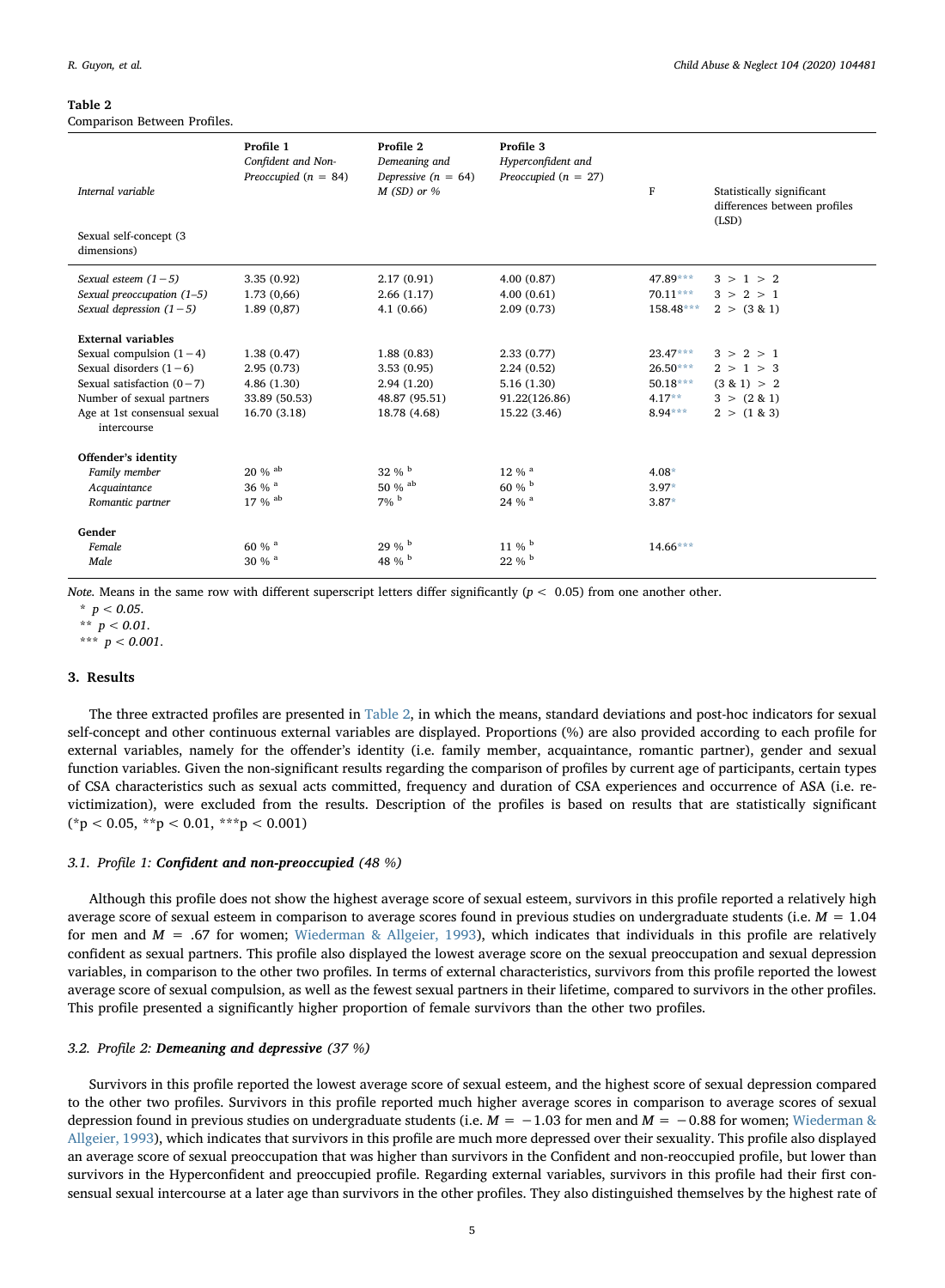sexual disorders and the lowest score of sexual satisfaction, compared to other profiles. In addition, survivors in this profile were more likely to have been victimized by a family member, than survivors belonging in the Hyperconfident and preoccupied profile. This profile presents the largest proportion of male survivors, which differs significantly from the Confident and non-preoccupied profile only.

#### 3.3. Profile 3: Hyperconfident and preoccupied (15 %)

Survivors in this profile showed the highest average score of sexual esteem and sexual preoccupation, compared to those in the other two profiles. Compared to average scores found in a sample of undergraduate students, survivors in this profile reported much higher average scores on sexual esteem (i.e.  $M = 1.04$  for men and  $M = .67$  for women; [Wiederman & Allgeier, 1993\)](#page-10-8) as well as much higher average scores on sexual preoccupation (i.e.  $M = -0.49$  for men and  $M = -1.2$  for women; [Wiederman & Allgeier, 1993](#page-10-8)). This comparison between average scores indicates that survivors in this profile are very confident as sexual partners but are also especially preoccupied with sexuality. They also reported a lower average score of sexual depression when compared to survivors in the Demeaning and depressive profile but not when compared to the Confident and non-preoccupied profile. In regard to external characteristics, this profile had the highest average scores of sexual compulsion and sexual satisfaction. They also had more sexual partners in their lifetime and the lowest average score of sexual disorders, when compared to survivors in other profiles. Survivors in this profile were more likely to report having been victimized by an acquaintance when compared to survivors in the Confident and non-preoccupied profile, and by a romantic partner when compared to survivors in the Demeaning and depressive profile. This profile was the least prevalent among both male and female survivors, which differs significantly from the Confident and non-preoccupied profile only.

## 4. Discussion

Consistent with previous findings, the results of the current study suggest that CSA survivors do not form a homogenous group [\(Bennett, Hughes, & Luke, 2000](#page-8-9); Yancey [et al., 2011](#page-10-6)). According to the profiles that have emerged, sexuality and sexual self-concept appear to unfold differently in survivors and tend to be different for men and women.

### 4.1. Comparison of profiles on sexual self-concept and sexual functioning

Although the scientific corpus has shown that CSA survivors can experience a wide range of sexual difficulties, some studies show that a significant proportion of victims (20 %–40 %) report no symptoms in adulthood [\(Finkelhor et al., 1990\)](#page-9-0). This could be reflected in the Confident and non-preoccupied profile, in which individuals seem to have a more normative sexual self-concept and fewer negative sexual outcomes (i.e. lower average scores on sexual disorders and compulsion in addition to higher average scores on sexual satisfaction). This profile also includes the largest number of participants, which is consistent with previous studies showing that resilience is the most common response to trauma exposure in adulthood ([Bonanno, 2005](#page-8-10)). Thus, it is plausible that CSA survivors in this profile demonstrate more positive adaptation and resilience than others at the time of the study. The Demeaning and depressive profile, and the Hyperconfident and preoccupied profile seem more characterized by divergent, perhaps even opposite, sexual self-concept and sexual functioning outcomes. These findings echo the review conducted by [Aaron \(2012\)](#page-8-2), in which the author states that the sexuality of CSA survivors can range between two opposite ends of a continuum: withdrawal and compulsion. Withdrawal is marked by sexual aversion, flashbacks and dissociation during sexual intercourse, negative feelings regarding sexuality or intimacy, and more sexual dysfunctions. The withdrawal trajectory shares mutual components with the Demeaning and depressive profile, which is characterized by low sexual confidence, more sexual disorders, and little to no preoccupation with sexuality. Compulsion however is characterized by hypersexuality and sexual acting out, which can lead to risky sexual behaviors ([Aaron,](#page-8-2) [2012\)](#page-8-2). This sexual trajectory is similar to the Hyperconfident and preoccupied profile which is characterized by high sexual esteem and preoccupation as well as greater sexual functioning. Interestingly, results revealed that participants from the Demeaning and depressive profile are not the ones that have the least average score of sexual preoccupation, even if they seem to have a more negative relationship with sexuality. [Snell and Papini \(1989\)](#page-9-16) explained that individuals who are more depressed over their sexuality may think about it more often, but through the maintaince of negative thoughts. These negative thoughts may in turn result in disturbed negative feelings and difficulties related to sexual functioning ([Bigras, Godbout, & Briere, 2015\)](#page-8-11).

#### 4.2. Comparison of profiles on sexual self-concept, CSA characteristics and ASA

Findings of the participant distribution across profiles according to CSA characteristics showed that the Demeaning and depressive profile comprised of a greater number of participants who were sexually abused by a family member, whereas the Hyperconfident and preoccupied profile comprised of a greater number of participants who were sexually abused by an acquaintance or a romantic partner. These findings may be partially explained by the fact that CSA survivors who had been abused by an individual with whom they had a significant and lasting bond, like a family member, would be more likely to experienced sexual distress, poorer sexual functioning and sexual esteem [\(Finkelhor & Browne, 1985;](#page-9-26) [Ketring & Feinauer, 1999;](#page-9-27) [Stephenson, Hughan, & Meston, 2012\)](#page-9-28). Nevertheless, offenders' identity was the only variable in CSA characteristics that was statistically significant ( $p < 0.05$ ) and only for three types (i.e. family member, acquaintance, romantic partner). It is difficult to interpret or compare these results with previous studies among CSA survivors since most of them have merged frequency, duration, sexual acts committed and offender's identity into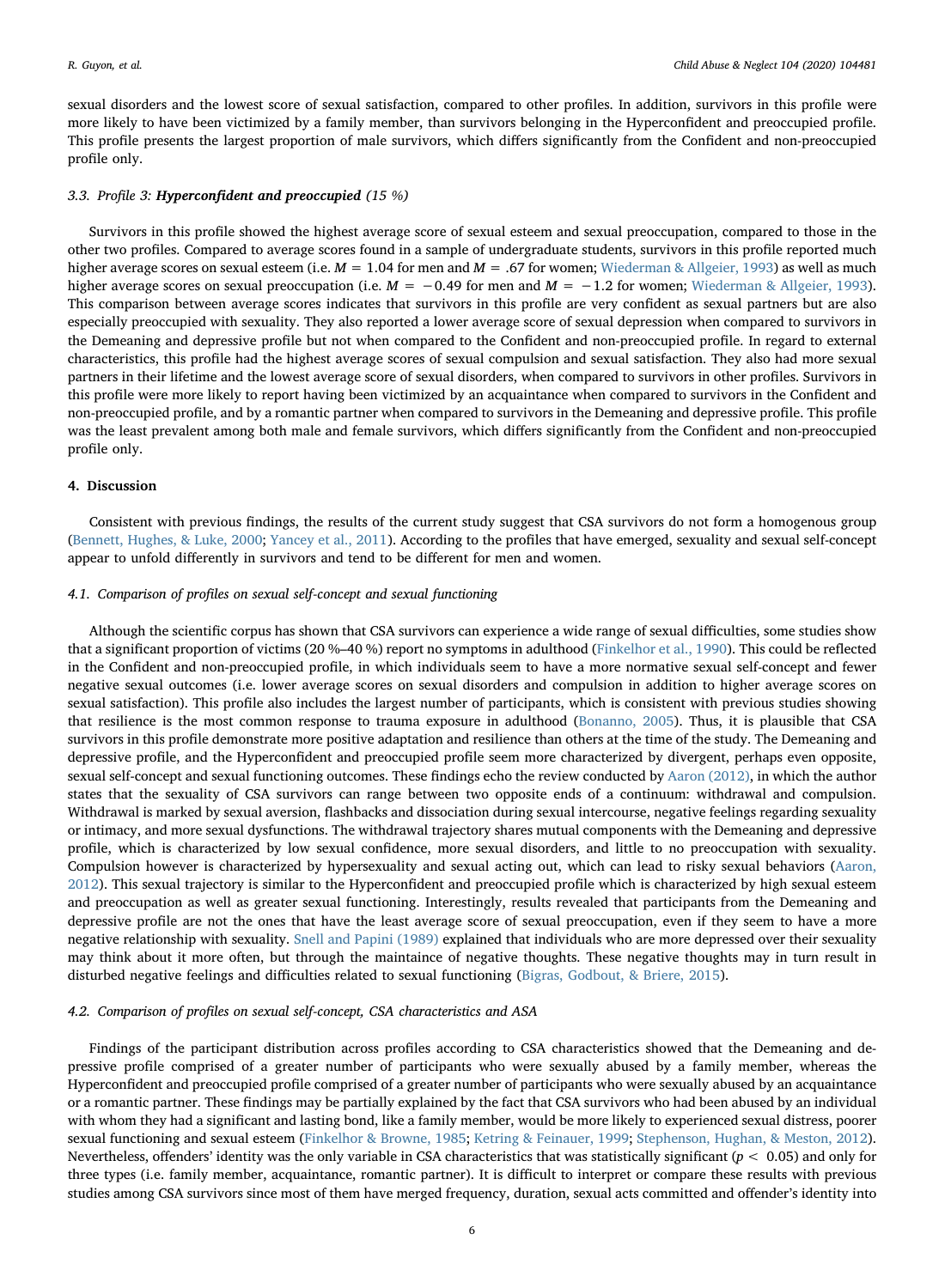a single variable (i.e. CSA severity). In addition, findings linking CSA severity and symptomatology in CSA survivors vary significantly from study to study and are inconsistent ([Ullman & Filipas, 2005](#page-10-13); Trickett, Noll, Reiff[man, & Putnam, 2001](#page-10-14)) and even absent regarding effects on sexual self-concept in adulthood. ASA (i.e. revictimization) was not a significant factor between sexual selfconcept profiles. Possible explanation could be that sexual self-concept is linked to revictimization, but indirectly. For instance, maladaptive coping strategies (e.g. alcohol or drug consumption), self-blame and PTSD symptoms are reported as strong predictors of revictimization in CSA survivors [\(Filipas & Ullman, 2006;](#page-9-29) [Fortier et al., 2009\)](#page-9-30), but they were not investigated in this study. Furthermore, the non-significant results regarding CSA characteristics and ASA can be attributed to the lack of statistical power. Thus, it is possible that the effect would be found in a larger sample.

#### 4.3. Comparison of profiles on sexual self-concept, age and gender

The distribution of men and women between the different profiles in this study indicates that male and female survivors differ in regards to their sexual self-concepts and sexual functioning. Men are more likely to find themselves in the sexually Demeaning and depressive as well as the Hyperconfident and preoccupied profiles, which appear to be opposite sexual trajectories. These results suggest that a significant number of male CSA survivors may have polarized and troublesome sexual self-concept and sexual functioning, while female survivors seem to display more "normative" sexual self-concept and sexual functioning. Furthermore, the finding that a higher proportion of men can be found in the sexually Hyperconfident and preoccupied profile is consistent with previous studies on CSA indicating that men are more likely to follow a hypersexual and compulsive trajectory than women [\(Labadie,](#page-9-31) [Godbout, Vaillancourt-Morel, & Sabourin, 2018;](#page-9-31) [Perera, Reece, Monahan, Billingham, & Finn, 2009;](#page-9-32) [Vaillancourt-Morel et al., 2015](#page-10-1)); iand to report ongoing preoccupations about sexuality ([Aaron, 2012;](#page-8-2) [Wiederman & Allgeier, 1993\)](#page-10-8). Hence, men may be more likely to cope with experience of CSA by acting out sexually and externalizing their distress [\(Meyer, Cohn, Robinson, Muse, & Hughes,](#page-9-33) [2017\)](#page-9-33). Conversely, past studies suggest that female survivors may be more likely to follow the opposite trajectory, characterized by hyposexuality, avoidance and sexual disorders (Easton, Coohey, O'[leary, Zhang, & Hua, 2011\)](#page-8-12), as well as sexual dissatisfaction ([Lopez](#page-9-3) [et al., 2017\)](#page-9-3). However, results from this study differ from previous ones as men tend to be represented in a greater proportion in the Demeaning and depressive profile, characterized by higher sexual depression, higher sexual disorders and lower sexual satisfaction scores, while women were found in a higher proportion in the profile characterized by less sexual difficulties. Possible explanations of these findings may be that responses to CSA are likely to be influenced by the different gender social norms that can lead men and women to externalize the long-term effects of this trauma differently. Notably, American norms of masculinity can lead men to validate their masculinity through sexuality, in which they are expected to be dominant,initiator and always available and willing to engage in sexual activities ([Wiederman, 2005\)](#page-10-15). Nevertheless, an experience in which a boy was compelled to have sexual activities and felt powerless weakens these masculine conceptions and can cause psychological distress and induce shame in the survivor's sense of self [\(Alaggia & Millington, 2008](#page-8-13); [Easton, 2014](#page-8-14)). Thereby, sexual functioning as well as sexual esteem in male survivors who strongly adhere to these norms can be impacted in a negative way [\(Dhaliwal, Gauzas, Antonowicz, & Ross, 1996](#page-8-15); [Kia-Keating,](#page-9-34) [Grossman, Sorsoli, & Epstein, 2005](#page-9-34)). Conversely, male survivors can display exaggerated masculine attitudes and norms regarding sexuality involving compulsivity and multiple partners in order to assert their masculinity, which has been undermined [\(Kia-Keating](#page-9-34) [et al., 2005\)](#page-9-34). This is reflected by a higher proportion of men in the Hyperconfident and preoccupied profile. In contrast with past studies, which have indicated that female survivors report several sexual difficulties and dissatisfaction as well as a negative sexual self-concept ([Rellini & Meston, 2011\)](#page-9-4), the highest proportion of women in the present study was found in the Confident and nonpreoccupied profile, characterized by less sexual outcomes and a more normative sexuality. This could potentially indicate that women may have more positive strategies or resources (e.g. social support) that allow them to buffer the lingering effects of CSA than men [\(McDonald & Tijerino, 2013\)](#page-9-35). In addition, the mean age of participants was relatively high (41.17 years old) in the current sample, and particularly among men. Yet, age and gender appear to be significant variables when studying the effects of CSA. Notably, negative impacts appear to lessen with age for women, whereas men's impacts are more likely to increase and intensify over time ([Van Roode, Dickson, Herbison, & Paul, 2009](#page-10-16)). As such, this may explain, in part, why men tend to report more difficulties related to sexual self-concept and sexual outcomes than women.

#### 4.4. Strengths and limitations

The interpretation of our results is limited in several ways. Firstly, this cross-sectional study captures participants' experiences at a specific point of time, which does not take into account possible progression in participants' sexual self-concept and outcomes. Secondly, the sample size in this study was relatively small, which limits the generalization of the results to other populations. Probably related to insufficient statistical power, some analyses did not show conclusive results, such as current age, occurrence of ASA and a majority of the CSA characteristics, even if several previous studies have found a link between these variables and sexual outcomes in survivors ([Finkelhor et al., 1990](#page-9-0); [Loeb et al., 2011](#page-9-6); [Van Bruggen et al., 2006\)](#page-10-5). Thirdly, the sample in the current study is mainly composed of Caucasian, middle class individuals who are educated, which does not represent the Canadian population in which we find greater ethnic and socioeconomic diversity. Women were also overrepresented in the sample, which may have affected the distribution of the clusters and limited gender comparison. Furthermore, most participants were recruited through community organizations for CSA victims, which limits generalization of the results to the wider population of CSA survivors, notably among those who do not seek help from services. Fourthly, while some studies on sexual victimization have found a limited social desirability effect (Anderson, [Cahill, & Delahanty, 2018\)](#page-8-16), there are some studies that reported that social desirability can potentially induce bias in self-report research [\(Van de Mortel, 2008](#page-10-17)) and influence responses to questions about sexuality. Participants who are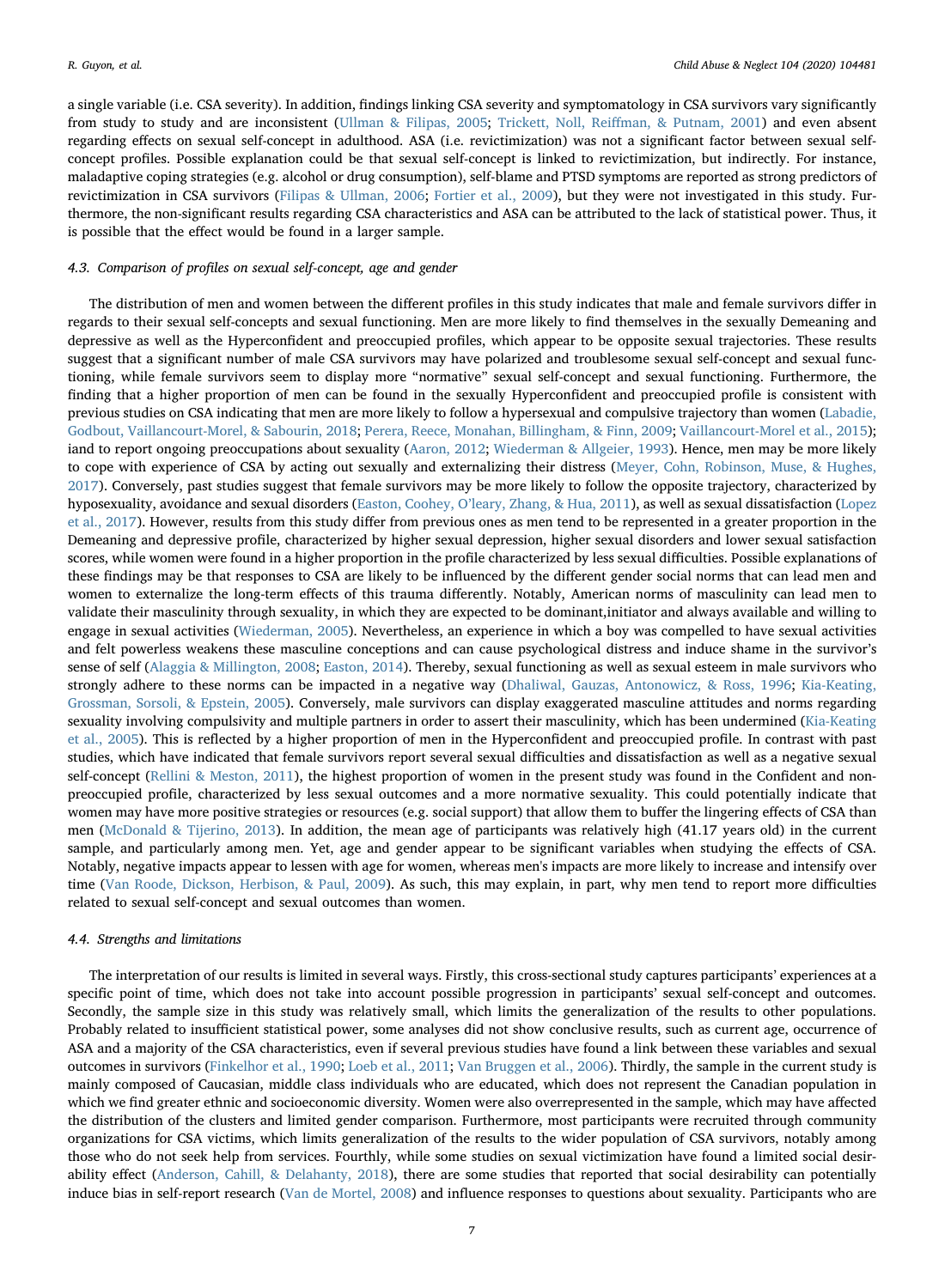questioned about their sexual life may be embarrassed and fear reprisals, which may affect their answers [\(Catania, Gibson, Chitwood,](#page-8-17) [& Coates, 1990\)](#page-8-17). As such. it is still important to consider this effect on the current study since it includes variables that touch upon sexuality. Social desirability may be more present among men who strongly adhere to traditional masculine norms ([King, Duncan,](#page-9-36) [Clinkenbeard, Rutland, & Ryan, 2019\)](#page-9-36), such as the enhancement of sexual performances as well as a larger number of sexual partners. However, participants completed the questionnaire on a computer as opposed to face-to-face, which may have possibly produced a sense of disinhibition and led to answers that are closer to the realities of the participants [\(Booth-Kewley, Larson, & Miyoshi, 2007](#page-8-18)).

Despite these limitations, the present findings offer some important contributions. This study's results highlighting the different trajectories of sexual self-concept and sexual functioning in CSA survivors are innovative since past studies focused almost exclusively on describing a single trajectory (e.g. hyposexual or hypersexual), rather than on comparing multiple ones. Moreover, samples in these past studies were composed solely of men or women [\(Jacob & Veach, 2005](#page-9-37); [Lemieux & Byers, 2008](#page-9-5); [Parsons, Rendina, Moody,](#page-9-38) [Ventuneac, & Grov, 2015](#page-9-38)). Given this, gender comparison in this study is more accurate since men and women were compared on the same variables (i.e. using the same questionnaire) at the same point in time. Furthermore, sexual self-concept is an understudied issue in CSA survivors, particularly among men. In that respect, this study allows an overdue reflection on the sexuality of male CSA survivors in the same way as female survivors, which has been kept in the dark from several men for too long, due notably to their specific barriers to disclosure (e.g. issues related to masculinity; [Easton, Saltzman, & Willis, 2014](#page-8-19)).

### 4.5. Implications for research and practice

Several suggestions for future research can be addressed. Notably, as the size of the sample was relatively small, the study should be replicated on a larger scale. Conducting longitudinal studies would also be relevant in order to see if participants would change from one profile to another over time, given that age, personal reflection and processing of the abuse ([Feiring, Taska, & Lewis, 1996\)](#page-9-39), as well as sexual experiences [\(Garcia, 1999](#page-9-40)), may evolve and modulate sexual self-concept in CSA survivors. Cross-validation findings with other samples would also be relevant in order to determine whether these findings represent a stable phenomenon and whether they can be replicated. Furthermore, considering that sexual self-perceptions and sexual behaviors appear to be inter-related [\(Garcia,](#page-9-40) [1999;](#page-9-40) [Rellini & Meston, 2011](#page-9-4)), further analyses should be conducted to establish the nature of these links. Notably, confirmatory analyses such as factor analysis, mediation or moderation models should be performed. Gender comparison should also be carried out in order to offer a more comprehensive view regarding the interaction between sexual self-concept and sexual outcomes in CSA survivors. Moreover, further studies should be conducted to investigate the link between CSA characteristics and sexual self-concept in survivors. Consequently, this would allow us to see if certain characteristics, such as offender's identity, are strong predictors of sexual outcomes in male and female survivors. Qualitative studies should also be conducted to better understand the meaning that participants accord to their CSA experiences,and their impact on their sexual self-perception. This point is particularly important for clinicians and stakeholders working with CSA survivors who will not only have to understand the objective reality of CSA situations and its characteristics (e.g. offender's identity), but also the perceived experiences of survivors (e.g. their qualification of the bond with their offender; [Tardif, Fernet, Proulx-Boucher, & Parent, 2005\)](#page-10-18). Further studies investigating revictimization pathways and its predictors in CSA survivors are needed as well, as revictimization may exacerbate the effects of previous CSA experiences [\(Fortier](#page-9-30) [et al., 2009](#page-9-30)). More studies should attempt to better understand the link between sexual self-concept and sexual revictimization in adulthood, especially variables that may moderate or mediate this relationship. In addition, qualitative studies should be conducted among CSA survivors to gain insight on sexual assault experiences in adulthood and the context in which they can occur. Considering the higher proportion of women found in the Confident and non-preoccupied profile, further research should also attempt to understand why female survivors seem to do better than male survivors of CSA regarding their sexual self-concepts. Potential buffering factors, such as social support, use and access to services and positive coping strategies, especially regarding sexual difficulties, should be examined.

Propositions for practice with survivors may also be formulated. In particular, interventions and clinical care should be adapted according to each profile that emerges from analyses and the specific issues that can be encountered by male and female survivors regarding their sexual self-concept. Intervention targets for the Demeaning and depressive profile should focus on improving sexual esteem, which could likely have an effect on other sexual components in their lives such as sexual disorders and satisfaction. In the Hyperconfident and preoccupied profiles, interventions target should address primarily their sexual preoccupations and how invasive they can be. The possible link between sexual self-perceptions and the risky sexual behaviour survivors adopt (i.e. large number of sexual partners combined with sexual compulsivity) could also be considered and discussed. Clinicians and other professionals working with CSA survivors, especially with male ones, should also take into consideration the strong negative feelings survivors may feel in connection to the abuse. Notably, because male survivors may experience a deep sense of shame that can last long after the abuse [\(Alaggia & Millington, 2008\)](#page-8-13) and may hold deeply stereotypical conception of masculinity ([Easton, 2014](#page-8-14)), therapy should address and attempt to deconstruct these potentially toxic beliefs. Discussing incongruence between themselves and other men regarding masculinity could be valuable in order to promote authenticity in their sexuality [\(Turmel & Liles, 2015](#page-10-19)). Finally, many studies pointed out that lower sexual esteem and poorer sexual functioning are considered as important factors that can lead to sexual revictimization in CSA survivors ([Lemieux & Byers, 2008](#page-9-5); [Van Bruggen et al., 2006](#page-10-5)). Interventions and clinical care should further explore sexual esteem among survivors and consider its influence on their sexual behaviors. Thus, in order to lessen risk of revictimization, practitioners should provide information on the possible effects of CSA (e.g. feelings of guilt and self-blame) in survivors and how they may influence their sexual self-concept. In addition, risky sexual behaviors and compulsion should also constitute privileged intervention targets to prevent further victimization. Afterwards, professionals should take into consideration the gender of survivors they work with, as their sexual self-concept may be influenced by sexual norms and socio-cultural context in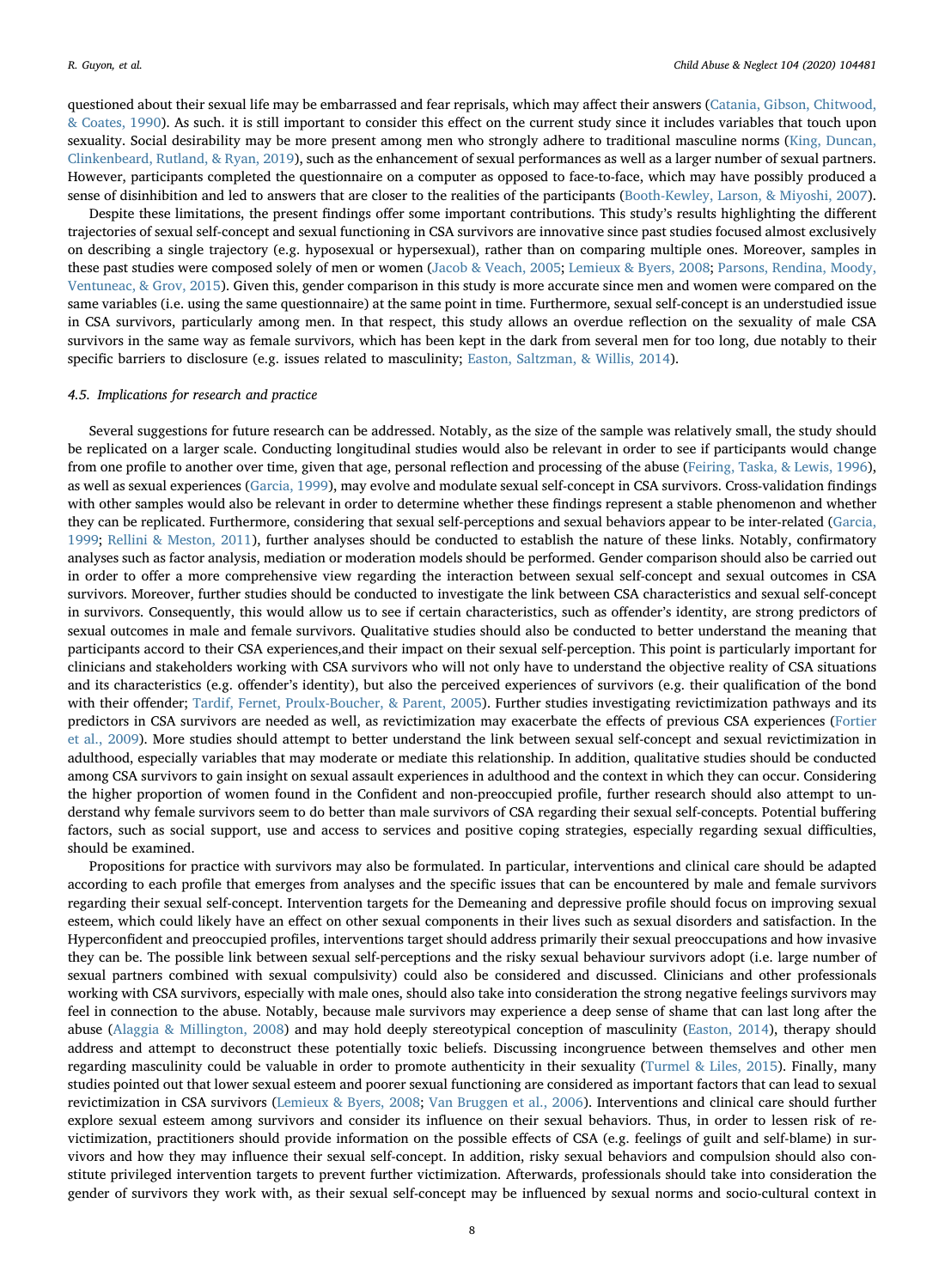which they live.

#### 5. Conclusion

The current study yields that CSA survivors constitute a heterogeneous population and have differentiated sexual self-concepts. Results revealed three profiles among survivors according to their sexual self-concept. The Confident and non-preoccupied profile seem to demonstrate a more normative sexual self-concept, whereas the Demeaning and depressive as well as the Hyperconfident and preoccupied profiles displayed seemingly opposite sexual self-concepts. Notably, survivors from the Demeaning and depressive profile show a higher level of sexual depression while survivors from the Hyperconfident and preoccupied profile stand out by the highest level of sexual esteem and preoccupation. Moreover, gender comparisons between profiles revealed that women are found in greater number within the Confident and non-preoccupied profile while men are found in greater number in the Demeaning and depressive profile, which highlights that men tend to have a more detrimental sexual self-concept than women. Thus, the diversity of sexual concepts found in this study as well as gender differences raise the need to provide tailored interventions and clinical care among CSA survivors.

## Funding

This research was supported by a grant from the SSHRC (#430-2016-00951) awarded to Mylène Fernet.

#### Declaration of Competing Interest

The author(s) declare no potential conflicts of interest with respect to the research, authorship, and/or publication of this article.

#### Acknowledgements

The authors wish to thank men and women survivors of child sexual abuse who participated to this project and partner organizations.

#### References

- <span id="page-8-2"></span>Aaron, M. (2012). The pathways of problematic sexual behavior: A literature review of factors affecting adult sexual behavior in survivors of childhood sexual abuse. Sexual Addiction & Compulsivity, 19(3), 199–218. <https://doi.org/10.1080/10720162.2012.690678>.
- <span id="page-8-13"></span>Alaggia, R., & Millington, G. (2008). Male child sexual abuse: A phenomenology of betrayal. Clinical Social Work Journal, 36(3), 265–275. [https://doi.org/10.1007/](https://doi.org/10.1007/s10615-007-0144-y) [s10615-007-0144-y](https://doi.org/10.1007/s10615-007-0144-y).
- <span id="page-8-5"></span>Andersen, B. L., & Cyranowski, J. M. (1994). Women's sexual self-schema. Journal of Personality and Social Psychology, 67(6), 1079. [https://doi.org/10.1037/0022-](https://doi.org/10.1037/0022-3514.67.6.1079) [3514.67.6.1079.](https://doi.org/10.1037/0022-3514.67.6.1079)
- <span id="page-8-7"></span>Andersen, B. L., Cyranowski, J. M., & Espindle, D. (1999). Men's sexual self-schema. Journal of Personality and Social Psychology, 76(4), 645. [https://doi.org/10.1037/](https://doi.org/10.1037/0022-3514.76.4.645) [0022-3514.76.4.645.](https://doi.org/10.1037/0022-3514.76.4.645)
- <span id="page-8-16"></span>Anderson, R. E., Cahill, S. P., & Delahanty, D. L. (2018). The psychometric properties of the Sexual Experiences Survey–Short Form Victimization (SES-SFV) and characteristics of sexual victimization experiences in college men. Psychology of Men & Masculinity, 19(1), 25. <https://doi.org/10.1037/men0000073>.
- <span id="page-8-4"></span>Arnett, J. J. (2000). Emerging adulthood: A theory of development from the late teens through the twenties. The American Psychologist, 55(5), 469. [https://doi.org/10.](https://doi.org/10.1037/0003-066X.55.5.469) [1037/0003-066X.55.5.469.](https://doi.org/10.1037/0003-066X.55.5.469)
- <span id="page-8-9"></span>Bennett, S. E., Hughes, H. M., & Luke, D. A. (2000). Heterogeneity in patterns of child sexual abuse, family functioning, and long-term adjustment. Journal of Interpersonal Violence, 15(2), 134–157. <https://doi.org/10.1177/088626000015002002>.
- <span id="page-8-11"></span>Bigras, N., Godbout, N., & Briere, J. (2015). Child sexual abuse, sexual anxiety, and sexual satisfaction: The role of self-capacities. Journal of Child Sexual Abuse, 24(5), 464–483. <https://doi.org/10.1080/10538712.2015.1042184>.
- <span id="page-8-0"></span>Bigras, N., Godbout, N., Hébert, M., & Sabourin, S. (2017). Cumulative adverse childhood experiences and sexual satisfaction in sex therapy patients: What role for symptom complexity? The Journal of Sexual Medicine, 14(3), 444-454. <https://doi.org/10.1016/j.jsxm.2017.01.013>.
- <span id="page-8-10"></span>Bonanno, G. A. (2005). Resilience in the face of potential trauma. Current Directions in Psychological Science, 14(3), 135-138. [https://doi.org/10.1111/j.0963-7214.](https://doi.org/10.1111/j.0963-7214.2005.00347.x) [2005.00347.x](https://doi.org/10.1111/j.0963-7214.2005.00347.x).
- <span id="page-8-18"></span>Booth-Kewley, S., Larson, G. E., & Miyoshi, D. K. (2007). Social desirability effects on computerized and paper-and-pencil questionnaires. Computers in Human Behavior, 23(1), 463–477. <https://doi.org/10.1016/j.chb.2004.10.020>.
- <span id="page-8-6"></span>[Buzwell, S., & Rosenthal, D. \(1996\). Constructing a sexual self: Adolescents](http://refhub.elsevier.com/S0145-2134(20)30136-8/sbref0060)' sexual self-perceptions and sexual risk-taking. Journal of Research on Adolescence, 6(4), 489–[513.](http://refhub.elsevier.com/S0145-2134(20)30136-8/sbref0060)
- <span id="page-8-8"></span>Byers, E. S., & Macneil, S. (2006). Further validation of the interpersonal exchange model of sexual satisfaction. Journal of Sex & Marital Therapy, 32(1), 53-69. [https://](https://doi.org/10.1080/00926230500232917) [doi.org/10.1080/00926230500232917.](https://doi.org/10.1080/00926230500232917)
- <span id="page-8-1"></span>Carreiro, A. V., Micelli, L. P., Sousa, M. H., Bahamondes, L., & Fernandes, A. (2016). Sexual dysfunction risk and quality of life among women with a history of sexual abuse. International Journal of Gynecology & Obstetrics, 134(3), 260–263. [https://doi.org/10.1016/j.ijgo.2016.01.024.](https://doi.org/10.1016/j.ijgo.2016.01.024)
- <span id="page-8-17"></span>Catania, J. A., Gibson, D. R., Chitwood, D. D., & Coates, T. J. (1990). Methodological problems in AIDS behavioral research: Influences on measurement error and participation bias in studies of sexual behavior. Psychological Bulletin, 108(3), 339. [https://doi.org/10.1037/0033-2909.108.3.339.](https://doi.org/10.1037/0033-2909.108.3.339)
- <span id="page-8-3"></span>Deutsch, A. R., Hoffman, L., & Wilcox, B. L. (2014). Sexual self-concept: Testing a hypothetical model for men and women. Journal of Sex Research, 51(8), 932-945. [https://doi.org/10.1080/00224499.2013.805315.](https://doi.org/10.1080/00224499.2013.805315)
- <span id="page-8-15"></span>Dhaliwal, G. K., Gauzas, L., Antonowicz, D. H., & Ross, R. R. (1996). Adult male survivors of childhood sexual abuse: Prevalence, sexual abuse characteristics, and longterm effects. Clinical Psychology Review, 16(7), 619–639. [https://doi.org/10.1016/S0272-7358\(96\)00018-9](https://doi.org/10.1016/S0272-7358(96)00018-9).
- <span id="page-8-14"></span>Easton, S. D. (2014). Masculine norms, disclosure, and childhood adversities predict long-term mental distress among men with histories of child sexual abuse. Child Abuse & Neglect, 38(2), 243–251. [https://doi.org/10.1016/j.chiabu.2013.08.020.](https://doi.org/10.1016/j.chiabu.2013.08.020)
- <span id="page-8-12"></span>Easton, S. D., Coohey, C., O'leary, P., Zhang, Y., & Hua, L. (2011). The effect of childhood sexual abuse on psychosexual functioning during adulthood. Journal of Family Violence, 26(1), 41–50. <https://doi.org/10.1007/s10896-010-9340-6>.
- <span id="page-8-19"></span>Easton, S. D., Saltzman, L. Y., & Willis, D. G. (2014). "Would you tell under circumstances like that?": Barriers to disclosure of child sexual abuse for men. Psychology of Men & Masculinity, 15(4), 460. <https://doi.org/10.1037/a0034223>.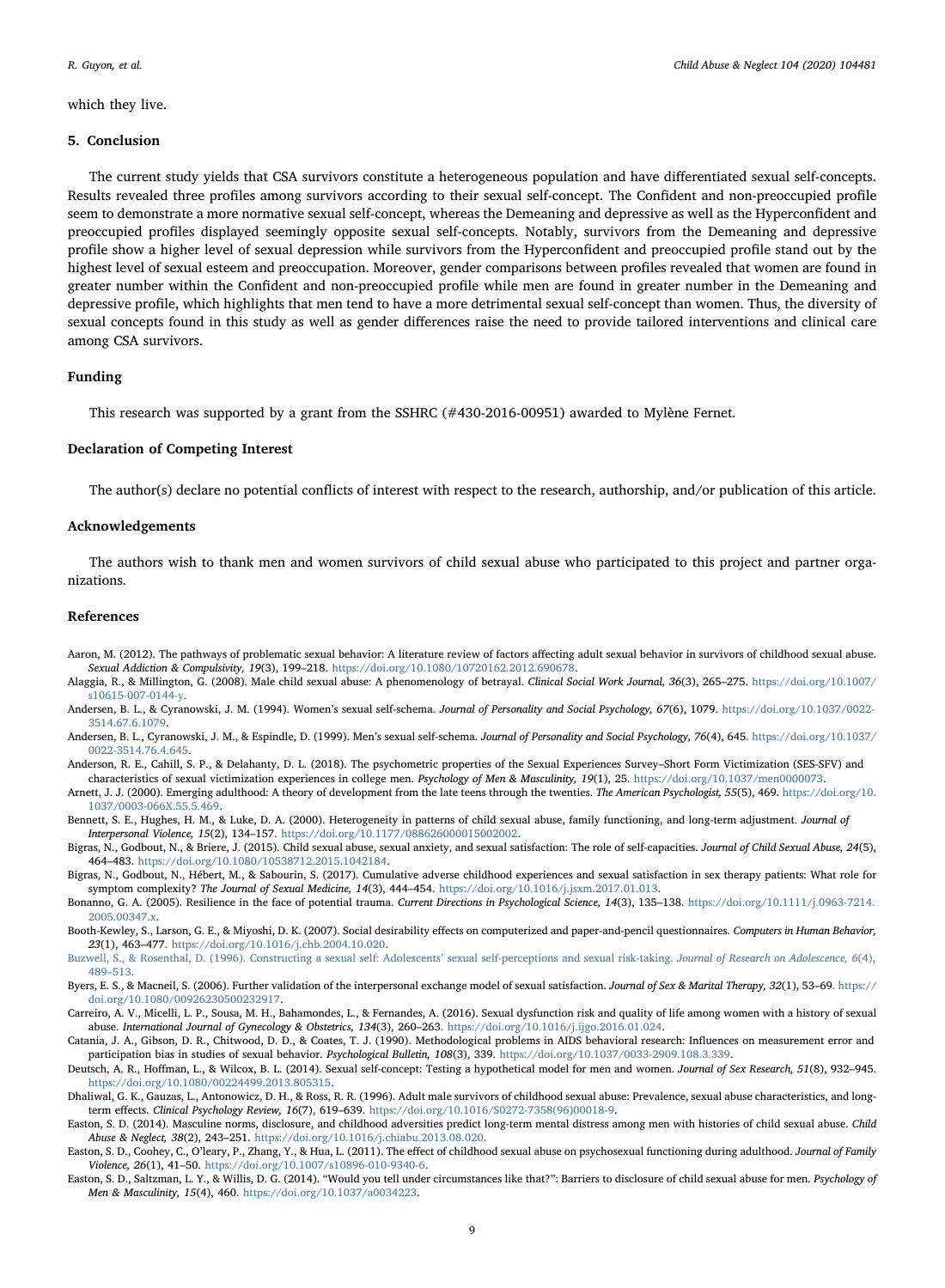- <span id="page-9-39"></span>Feiring, C., Taska, L., & Lewis, M. (1996). A process model for understanding adaptation to sexual abuse: The role of shame in defining stigmatization. Child Abuse & Neglect, 20(8), 767–782. [https://doi.org/10.1016/0145-2134\(96\)00064-6](https://doi.org/10.1016/0145-2134(96)00064-6).
- <span id="page-9-1"></span>[Fernet, M., Hébert, M., Gascon, S., & Lacelle, C. \(2012\). Agression sexuelle et comportements sexuels à risque à l](http://refhub.elsevier.com/S0145-2134(20)30136-8/sbref0110)'adolescence [Sexual abuse and risky sexual behavior in adolescence]. L'[agression sexuelle envers les enfants \[Sexual abuse towards children\], 2](http://refhub.elsevier.com/S0145-2134(20)30136-8/sbref0110), 131–170.
- <span id="page-9-29"></span>Filipas, H. H., & Ullman, S. E. (2006). Child sexual abuse, coping responses, self-blame, posttraumatic stress disorder, and adult sexual revictimization. Journal of Interpersonal Violence, 21(5), 652–672. <https://doi.org/10.1177/0886260506286879>.
- <span id="page-9-26"></span>Finkelhor, D., & Browne, A. (1985). The traumatic impact of child sexual abuse: A conceptualization. The American Journal of Orthopsychiatry, 55(4), 530-541. [https://](https://doi.org/10.1111/j.1939-0025.1985.tb02703.x) [doi.org/10.1111/j.1939-0025.1985.tb02703.x.](https://doi.org/10.1111/j.1939-0025.1985.tb02703.x)
- <span id="page-9-0"></span>Finkelhor, D., Hotaling, G., Lewis, I. A., & Smith, C. (1990). Sexual abuse in a national survey of adult men and women: Prevalence, characteristics, and risk factors. Child Abuse & Neglect, 14(1), 19–28. [https://doi.org/10.1016/0145-2134\(90\)90077-7.](https://doi.org/10.1016/0145-2134(90)90077-7)
- <span id="page-9-30"></span>Fortier, M. A., DiLillo, D., Messman‐Moore, T. L., Peugh, J., DeNardi, K. A., & Gaffey, K. J. (2009). Severity of child sexual abuse and revictimization: The mediating role of coping and trauma symptoms. Psychology of Women Quarterly, 33(3), 308-320. <https://doi.org/10.1177/036168430903300306>.
- <span id="page-9-40"></span>[Garcia, L. T. \(1999\). The certainty of the sexual self-concept.](http://refhub.elsevier.com/S0145-2134(20)30136-8/sbref0135) The Canadian Journal of Human Sexuality, 8(4) 263-263.
- <span id="page-9-25"></span>[Hair, J. F., Anderson, R. E., Tatham, R. L., & Black, W. C. \(1998\).](http://refhub.elsevier.com/S0145-2134(20)30136-8/sbref0140) Multivariate data analysis (5th ed.). Upper Saddle River, NJ: Prentice Hall.
- <span id="page-9-24"></span>Hébert, M., Parent, N., Daignault, I. V., & Tourigny, M. (2006). A typological analysis of behavioral profiles of sexually abused children. Child Maltreatment, 11(3), 203–216. [https://doi.org/10.1177/1077559506287866.](https://doi.org/10.1177/1077559506287866)
- <span id="page-9-10"></span>Hensel, D. J., Fortenberry, J. D., O'Sullivan, L. F., & Orr, D. P. (2011). The developmental association of sexual self-concept with sexual behavior among adolescent women. Journal of Adolescence, 34, 675–684. [https://doi.org/10.1016/j.adolescence.2010.09.005.](https://doi.org/10.1016/j.adolescence.2010.09.005)
- <span id="page-9-2"></span>Homma, Y., Wang, N., Saewyc, E., & Kishor, N. (2012). The relationship between sexual abuse and risky sexual behavior among adolescent boys: A meta-analysis. Journal of Adolescent Health, 51(1), 18–24. [https://doi.org/10.1016/j.jadohealth.2011.12.032.](https://doi.org/10.1016/j.jadohealth.2011.12.032)
- <span id="page-9-37"></span>Jacob, C. M. A., & Veach, P. M. (2005). Intrapersonal and familial effects of child sexual abuse on female partners of male survivors. Journal of Counseling Psychology, 52(3), 284. <https://doi.org/10.1037/0022-0167.52.3.284>.
- <span id="page-9-21"></span>Kalichman, S. C., & Rompa, D. (1995). Sexual sensation seeking and sexual compulsivity scales: Validity, and predicting HIV risk behavior. Journal of Personality Assessment, 65(3), 586–601. [https://doi.org/10.1207/s15327752jpa6503\\_16.](https://doi.org/10.1207/s15327752jpa6503_16)
- <span id="page-9-22"></span>Kalichman, S. C., & Rompa, D. (2001). The Sexual Compulsivity Scale: Further development and use with HIV-positive persons. Journal of Personality Assessment, 76(3), 379–395. [https://doi.org/10.1207/S15327752JPA7603\\_02](https://doi.org/10.1207/S15327752JPA7603_02).
- <span id="page-9-20"></span>Kalichman, S. C., Johnson, J. R., Adair, V., Rompa, D., Multhauf, K., & Kelly, J. A. (1994). Sexual sensation seeking: Scale development and predicting AIDS-risk behavior among homosexually active men. Journal of Personality Assessment, 62(3), 385-397. [https://doi.org/10.1207/s15327752jpa6203\\_1.](https://doi.org/10.1207/s15327752jpa6203_1)
- <span id="page-9-13"></span>Kelley, E. L., & Gidycz, C. A. (2015). Differential relationships between childhood and adolescent sexual victimization and cognitive-affective sexual appraisals. Psychology of Violence, 5(2), 144. [https://doi.org/10.1037/a0038854.](https://doi.org/10.1037/a0038854)
- <span id="page-9-27"></span>Ketring, S. A., & Feinauer, L. L. (1999). Perpetrator-victim relationship: Long-term effects of sexual abuse for men and women. The American Journal of Family Therapy, 27(2), 109–120. [https://doi.org/10.1080/019261899262005.](https://doi.org/10.1080/019261899262005)
- <span id="page-9-34"></span>Kia-Keating, M., Grossman, F. K., Sorsoli, L., & Epstein, M. (2005). Containing and resisting masculinity: Narratives of renegotiation among resilient male survivors of childhood sexual abuse. Psychology of Men & Masculinity, 6(3), 169. [https://doi.org/10.1037/1524-9220.6.3.169.](https://doi.org/10.1037/1524-9220.6.3.169)
- <span id="page-9-36"></span>King, B. M., Duncan, L. M., Clinkenbeard, K. M., Rutland, M. B., & Ryan, K. M. (2019). Social desirability and young men's self-reports of penis size. Journal of Sex & Marital Therapy, 1–4. [https://doi.org/10.1080/0092623X.2018.1533905.](https://doi.org/10.1080/0092623X.2018.1533905)
- <span id="page-9-31"></span>Labadie, C., Godbout, N., Vaillancourt-Morel, M. P., & Sabourin, S. (2018). Adult profiles of child sexual abuse survivors: attachment insecurity, sexual compulsivity, and sexual avoidance. Journal of Sex & Marital Therapy, 44(4), 354–369. [https://doi.org/10.1080/0092623X.2017.1405302.](https://doi.org/10.1080/0092623X.2017.1405302)
- <span id="page-9-18"></span>Lawrance, K. A., & Byers, E. S. (1995). Sexual satisfaction in long-term heterosexual relationships: The interpersonal exchange model of sexual satisfaction. Personal Relationships, 2(4), 267–285. <https://doi.org/10.1111/j.1475-6811.1995.tb00092.x>.
- <span id="page-9-5"></span>Lemieux, S. R., & Byers, E. S. (2008). The sexual well-being of women who have experienced child sexual abuse. Psychology of Women Quarterly, 32(2), 126-144. <https://doi.org/10.1111/j.1471-6402.2008.00418.x>.
- <span id="page-9-6"></span>Loeb, T. B., Gaines, T., Wyatt, G. E., Zhang, M., & Liu, H. (2011). Associations between child sexual abuse and negative sexual experiences and revictimization among women: Does measuring severity matter? Child Abuse & Neglect, 35(11), 946–955. <https://doi.org/10.1016/j.chiabu.2011.06.003>.
- <span id="page-9-3"></span>Lopez, S., Faro, C., Lopetegui, L., Pujol-Ribera, E., Monteagudo, M., Cobo, J., et al. (2017). Impact of childhood sexual abuse on the sexual and affective relationships of adult women. Gaceta Sanitaria, 31(3), 210–219. <https://doi.org/10.1016/j.gaceta.2016.05.010>.
- <span id="page-9-15"></span>Lubke, G. H., & Muthén, B. (2005). Investigating population heterogeneity with factor mixture models. Psychological Methods, 10(1), 21. [https://doi.org/10.1037/](https://doi.org/10.1037/1082-989X.10.1.21) [1082-989X.10.1.21](https://doi.org/10.1037/1082-989X.10.1.21).
- <span id="page-9-9"></span>McCallum, E. B., Peterson, Z. D., & Mueller, T. M. (2012). Validation of the traumatic sexualization survey for use with heterosexual men. Journal of Sex Research, 49(5), 423–433. [https://doi.org/10.1080/00224499.2011.585524.](https://doi.org/10.1080/00224499.2011.585524)
- <span id="page-9-35"></span>McDonald, S., & Tijerino, A. (2013). [Male survivors of sexual abuse and assault: Their experiences.](http://refhub.elsevier.com/S0145-2134(20)30136-8/sbref0235) Canada: Department of Justice.
- <span id="page-9-19"></span>McGahuey, A. A., Gelenberg, C. J., Laukes, A. F., Moreno, P., Delgado, K. L., McKnight, R. M., et al. (2000). The Arizona Sexual Experience Scale (ASEX): Reliability and validity. Journal of Sex & Marital Therapy, 26(1), 25–40. <https://doi.org/10.1080/009262300278623>.
- <span id="page-9-33"></span>Meyer, D., Cohn, A., Robinson, B., Muse, F., & Hughes, R. (2017). Persistent complications of child sexual abuse: Sexually compulsive behaviors, attachment, and emotions. Journal of Child Sexual Abuse, 26(2), 140–157. <https://doi.org/10.1080/10538712.2016.1269144>.
- <span id="page-9-23"></span>Murtagh, F., & Legendre, P. (2014). Ward's hierarchical agglomerative clustering method: which algorithms implement Ward's criterion? Journal of Classification, 31(3), 274–295. <https://doi.org/10.1007/s00357-014-9161-z>.
- <span id="page-9-14"></span>Niehaus, A. F., Jackson, J., & Davies, S. (2010). Sexual self-schemas of female child sexual abuse survivors: Relationships with risky sexual behavior and sexual assault in adolescence. Archives of Sexual Behavior, 39(6), 1359–1374. <https://doi.org/10.1007/s10508-010-9600-9>.
- <span id="page-9-38"></span>Parsons, J. T., Rendina, H. J., Moody, R. L., Ventuneac, A., & Grov, C. (2015). Syndemic production and sexual compulsivity/hypersexuality in highly sexually active gay and bisexual men: Further evidence for a three group conceptualization. Archives of Sexual Behavior, 44(7), 1903-1913. [https://doi.org/10.1007/s10508-015-](https://doi.org/10.1007/s10508-015-0574-5) [0574-5.](https://doi.org/10.1007/s10508-015-0574-5)
- <span id="page-9-32"></span>Perera, B., Reece, M., Monahan, P., Billingham, R., & Finn, P. (2009). Childhood characteristics and personal dispositions to sexually compulsive behavior among young adults. Sexual Addiction & Compulsivity, 16(2), 131-145. [https://doi.org/10.1080/10720160902905421.](https://doi.org/10.1080/10720160902905421)
- <span id="page-9-8"></span>Plant, M., Plant, M., & Miller, P. (2005). Childhood and adult sexual abuse: Relationships with "addictive" or "problem" behaviours and health. Journal of Addictive Diseases, 24(1), 25–38. [https://doi.org/10.1300/J069v24n01\\_03.](https://doi.org/10.1300/J069v24n01_03)
- <span id="page-9-4"></span>Rellini, A. H., & Meston, C. M. (2011). Sexual self-schemas, sexual dysfunction, and the sexual responses of women with a history of childhood sexual abuse. Archives of Sexual Behavior, 40(2), 351–362. <https://doi.org/10.1007/s10508-010-9694-0>.
- <span id="page-9-12"></span>Rosenberg, M. (1979). [Society and the adolescent self-image: Conceiving the self.](http://refhub.elsevier.com/S0145-2134(20)30136-8/sbref0280) New York: Basic Book, Inc.
- <span id="page-9-11"></span>Rostosky, S. S., Dekhtyar, O., Cupp, P. K., & Anderman, E. M. (2008). Sexual self-concept and sexual self-efficacy in adolescents: A possible clue to promoting sexual health? Journal of Sex Research, 45(3), 277–286. [https://doi.org/10.1080/00224490802204480.](https://doi.org/10.1080/00224490802204480)
- <span id="page-9-7"></span>Skegg, K., Nada-Raja, S., Dickson, N., & Paul, C. (2010). Perceived "out of control" sexual behavior in a cohort of young adults from the Dunedin Multidisciplinary Health and Development Study. Archives of Sexual Behavior, 39(4), 968–978. [https://doi.org/10.1007/s10508-009-9504-8.](https://doi.org/10.1007/s10508-009-9504-8)
- <span id="page-9-17"></span>Snell, W. E., Jr., Fisher, T. D., & Schuh, T. (1992). Reliability and validity of the Sexuality Scale: A measure of sexual-esteem, sexual-depression, and sex-
- ual-preoccupation. Journal of Sex Research, 29(2), 261-273. [https://doi.org/10.1080/00224499209551646.](https://doi.org/10.1080/00224499209551646)
- <span id="page-9-16"></span>Snell, W. E., Jr., & Papini, D. R. (1989). The Sexuality Scale: An instrument to measure sexual-esteem, sexual-depression, and sexual-preoccupation. Journal of Sex Research, 26, 256–263. <https://doi.org/10.1080/00224498909551510>.
- <span id="page-9-28"></span>Stephenson, K. R., Hughan, C. P., & Meston, C. M. (2012). Childhood sexual abuse moderates the association between sexual functioning and sexual distress in women. Child Abuse & Neglect, 36(2), 180–189. <https://doi.org/10.1016/j.chiabu.2011.09.015>.